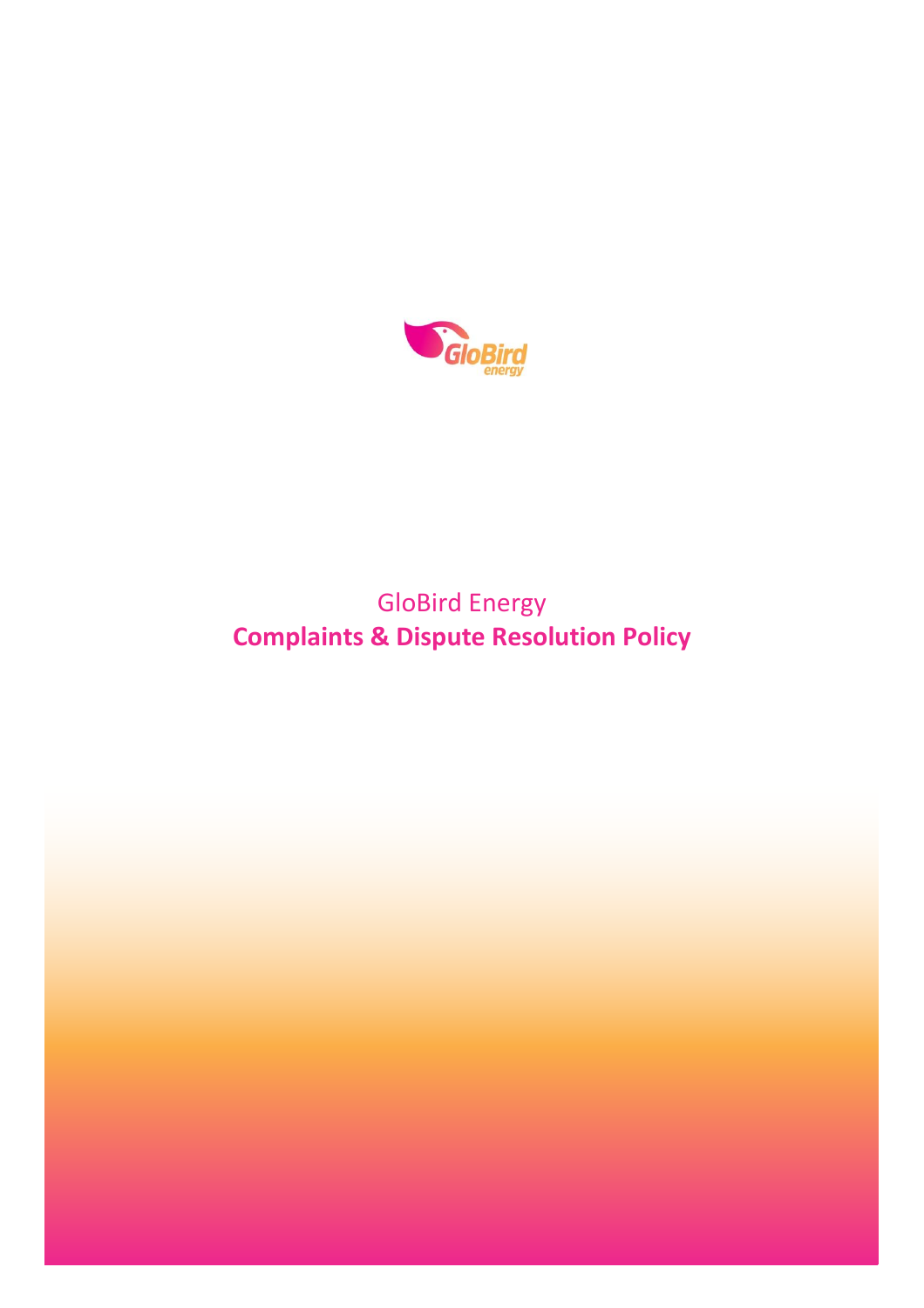

# **Introduction**

GloBird Energy Pty Ltd (**GloBird Energy**) is dedicated to providing you with excellent customer service and it is important to us that you are satisfied with the service we provide. However, in spite of our best efforts, there may be occasions when our service does not meet the high standards we set out for ourselves, or that you as a customer might reasonably expect of us. This complaints and dispute resolution policy governs how we handle complaints you may wish to raise with us in these situations.

# **1. Policy objective**

The objective of this policy is to embed an effective, fair and efficient complaint handling process. In developing this policy, GloBird Energy has adopted industry best practice and benchmarked its customer complaints process against the Australian Standard AS ISO 10002-2006 '*Customer satisfaction – Guidelines for complaints handling in organizations*'.

### **Commitment**

We are committed to an integrated complaint handling process and to providing the necessary support and resources for that process to operate effectively (including the provision of appropriately trained staff, and having robust complaints reporting procedures in place).

### **Visibility**

We will ensure that information about how to make complaints and how we will handle any complaint is well-publicised and easily available to customers, our employees and other interested parties, including by:

- $\Box$  making this policy freely available on our website;
- $\Box$  providing free copies of this policy on request;
- $\Box$  setting out our contact details in this policy, so that readers can contact us for further information or to raise a complaint;
- cross-referencing this policy in other GloBird Energy documents, including our standard retail contracts and market retail contracts; and
- setting out the contact details for the Energy Ombudsman in each jurisdiction in which we operate in this policy and in other GloBird Energy documents, including our standard retail contracts and market retail contracts, to facilitate the referral of complaints to the appropriate Energy Ombudsman, where required.

### **Accessibility**

We will ensure that our complaints handling processes are easily accessible to you and all customers who wish to make a complaint, including through:

- $\Box$  the visibility measures set out above:
- $\Box$  providing a range of methods through which complaints can be lodged, including online, by phone, email and post; and
- $\Box$  providing appropriate complaint lodgement arrangements and other support for customers with special needs, including by providing interpreter services where necessary.

### **Responsiveness**

We will respond appropriately to your complaint including by:

- $\Box$  using best endeavours to respond to a small customer's written enquiry or complaint within 5 business days by answering the enquiry or complaint or acknowledging its receipt and indicating how we will deal with the complaint or enquiry;
- $\Box$  otherwise writing to you within 10 business days to acknowledge receipt of your complaint;
- $\Box$  responding to a small customer's telephone enquiry in accordance with our obligations under the law;
- $\Box$  recording your complaint in our client management system;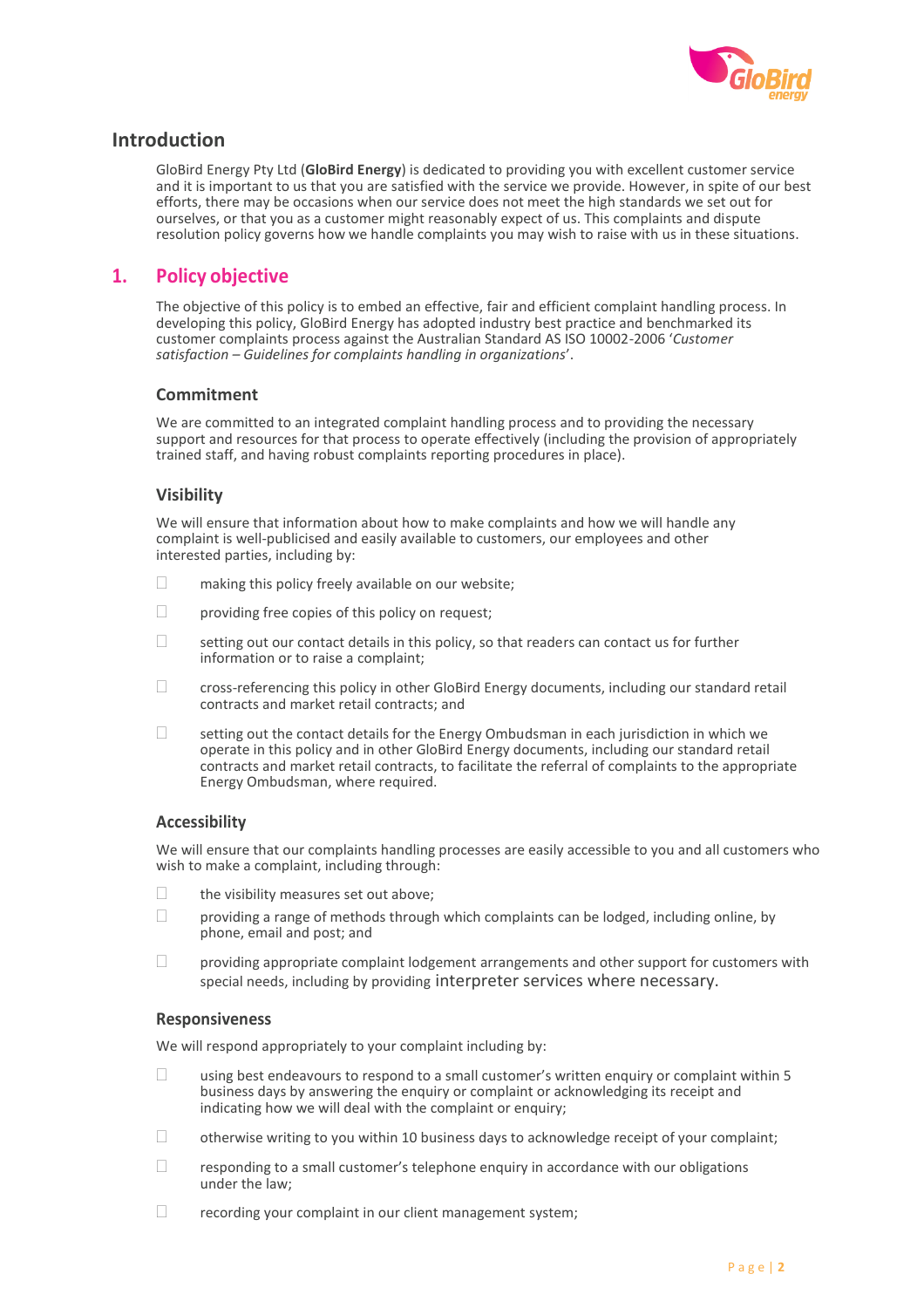

- $\Box$  advising you of the period within which we expect to address your complaint;
- $\Box$  assigning your complaint to the relevant person or department at GloBird Energy;
- $\Box$  addressing your complaint in a timely fashion, having regard to the nature of the complaint and the complexity of the relevant circumstances;
- $\Box$  tracking our progress in addressing your complaint in our customer management system;
- $\Box$  updating you as to our progress in addressing your complaint, and the period within which we expect to resolve the complaint; and
- $\Box$  advising you of our proposed resolution of your complaint, or any other proposed outcome, as soon as practicable.

# **Objectivity**

We will ensure that your complaint is addressed in a manner, which is:

- $\Box$  fair:
- □ flexible;
- □ objective;
- $\Box$  impartial; and
- $\Box$  consistent with this policy, all applicable laws and other regulatory instruments, and our handling of any previous complaint of a similar nature.

### **Charges**

We will not impose any charge or fee for lodging a complaint, or requesting information in relation to complaints or a copy of this policy.

### **Meter Reads**

It is your responsibility to ensure ongoing access to your meter. However, you can submit your own meter reads if you prefer to avoid an estimate read being used as the basis for your bill. If we do not accept the read you provide us, we will tell you in writing the reason why we have declined using it. You can request a review of our decision. If you disagree with our decision you can lodge a complaint with us.

### **Confidentiality**

Wewillcomplyatalltimeswiththe*PrivacyAct1988*(Cth)(**PrivacyAct**),otherprivacy laws and our Privacy and Credit Reporting Policy when collecting, using, storing or disclosing your personal information or sensitive information (these types of information are defined in the Privacy Act). We will only request your personal information or sensitive information when we require it in order to provide our services, or in relation to a complaint in relation to us or our services.

Where we provide products or services to you on credit (that is, you will pay for those products or services after we start providing them to you), we are a credit provider for the purposes of the Privacy Act. As such, we will comply with rules in the Privacy Act in relation to the handling of information relating to credit reporting including those relating to your rights to access and correct that information and to raise related complaints.

A full copy of our Privacy and Credit Reporting Policy is available for download on our websit[e:](http://www.globirdenergy.com.au/)  [www.globirdenergy.com.au. Y](http://www.globirdenergy.com.au/)ou can contact us using the information given below if you would like to request a free copy of that policy.

### **Investigation of complaints**

We will use all reasonable efforts to investigate all relevant circumstances and other information in relation to your complaint.

### **Customer-focused approach**

We aim to distinguish ourselves by our high level of customer service. We will at all times adopt a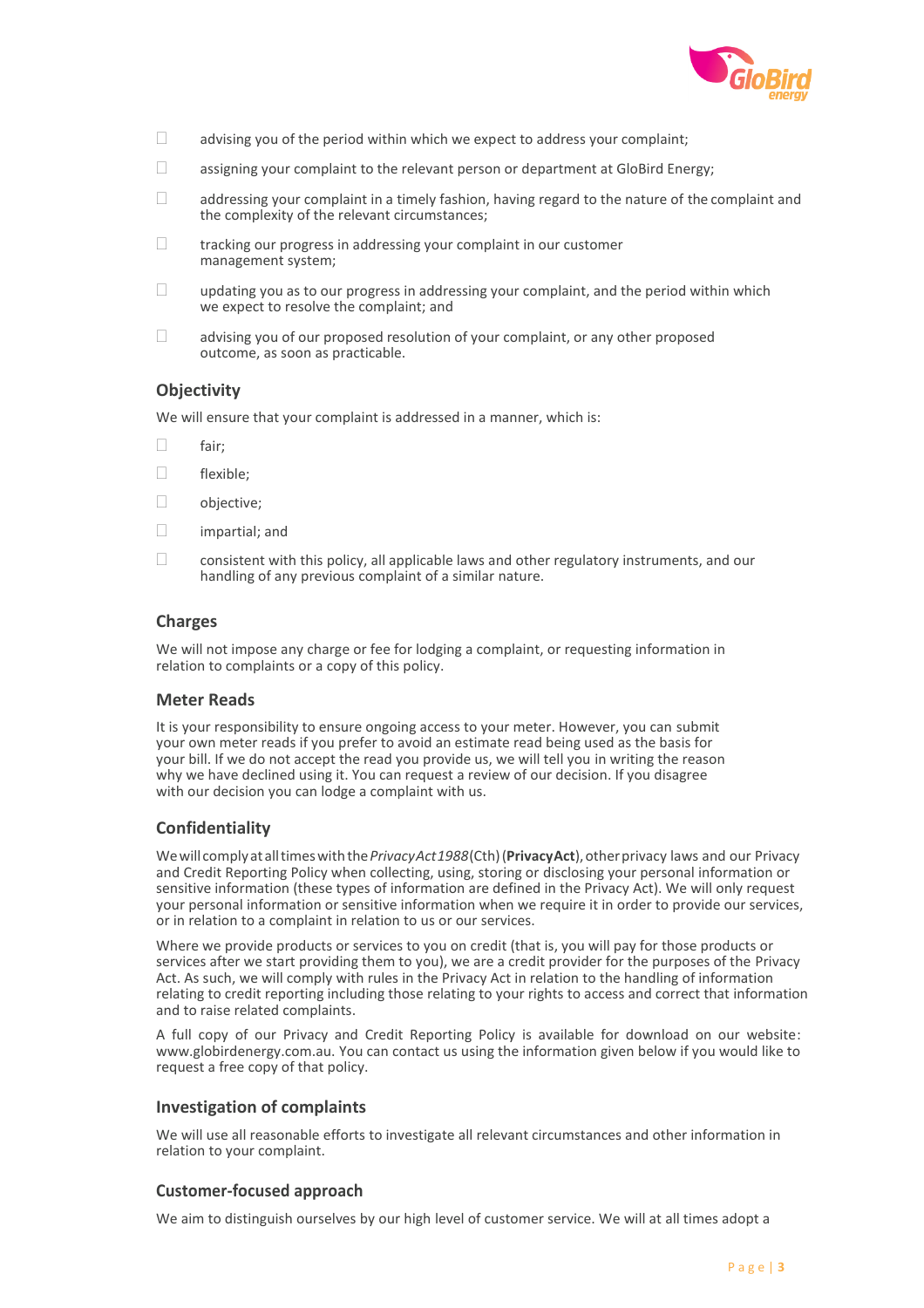

customer-focused approach, both in handling your complaint and in all other dealings with you, including by:

- $\Box$ ensuring you are able to lodge your complaint easily and effectively in accordance with this policy;
- $\Box$ complying at all times with this policy and all applicable laws and other regulatory instruments in relation to the handling and resolution of your complaint;
- $\Box$ keeping you updated as to our progress in resolving your complaint; and
- $\Box$ Reasonably treating you in a courteous and respectful manner.

### **Accountability**

We will ensure we are fully accountable for your complaint, including by:

- $\Box$  giving you an opportunity to provide comments or ask questions;
- $\Box$  giving you the contact details for the appropriate Energy Ombudsman and advising of your right to refer the complaint to the Energy Ombudsman if our proposed resolution is not satisfactory;
- $\Box$  providing complaints resolution procedures in accordance with this complaints resolution policy; and
- $\Box$  recording the details of your complaint in our client management system, and using this information to measure broader customer satisfaction with our services and help us improve our services.

### **Continual improvement**

We will seek to continually improve our customer service and our complaints resolution policy and procedures, including by:

- $\Box$  reviewing and updating this policy on a regular basis, as discussed below; and
- $\Box$  recording complaints in our client management system, and using this to measure customer satisfaction with our services and help us improve our services.

# **2. What is a complaint?**

A complaint is an expression of dissatisfaction made to GloBird Energy where a response or resolution is expected. It may be related to our products, services, policies, procedures or the complaints-handling process itself. A complaint also includes a request by a small customer to review their bill.

## **3. What happens when a complaint is received?**

When a complaint is received:

- $\Box$  we will listen to or consider your complaint, provide relevant information to you and take all responsible steps to resolve the complaint;
- $\Box$  we will accurately record the details of the complaint, give it fair and genuine consideration and seek to achieve a fair outcome;
- $\Box$  we will investigate and enquire into the complaint and consult with the relevant staff as necessary within a reasonable timeframe, having regard to the nature and complexity of the complaint;
- $\Box$  we will keep you informed of any progress and seek to resolve the complaint quickly and directly in a way that is fair and reasonable;
- $\Box$  we will treat the complaint with respect and handle personal information in accordance with our Privacy and Credit Reporting Policy;
- $\Box$  if appropriate, we will recommend changes or actions to remedy the situation to prevent the situation recurring;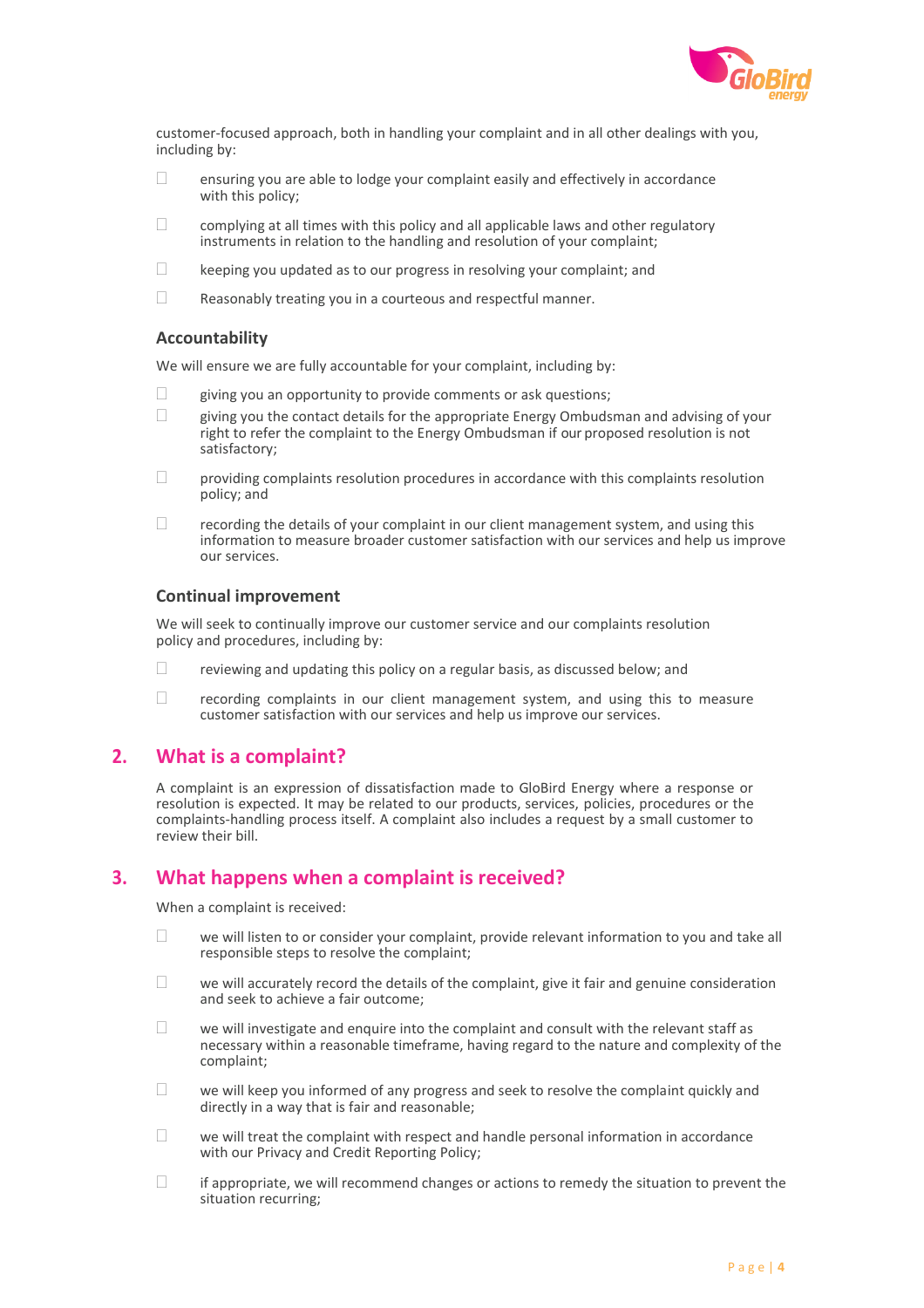

- $\Box$  we will promptly inform you of the outcome of a complaint and reasons for the outcome;
- $\Box$  if you are dissatisfied with a decision or outcome, we will inform you that you can request to have the outcome or decision reviewed internally (see section 5 below). We will also inform you of your right to refer the complaint or dispute to the appropriate Energy Ombudsman and we will provide you with the contact details of that Energy Ombudsman;
- $\Box$  if the complaint is associated with any sales activity, we reserve the right to request a copy of the EIC or full voice recorded conversation to assist with the investigation;
- $\Box$  if your distributor contacts us with the details of a customer complaint, we will deal with that complaint expeditiously and in accordance with this policy;
- $\Box$  if you make an enquiry or complaint to us about an issue relating to a distribution system or customer connection services (other than a fault, an emergency, a planned interruption or an unplanned interruption), we will, in the case of a telephone enquiry or complaint, refer you to the distributor's enquiry telephone number or, in any other case, provide the relevant distributor with the details of the enquiry or the complaint as soon as practicable, but no later than the next business day; and
- $\Box$  if we become a failed retailer, we will maintain our procedures and communication channels with our former customers to raise and resolve complaints or disputes.

# **4. Howto raise a complaint**

#### **Step1:** *Get in contact with us*

We ask that you please contact us if you are unhappy with anything in relation to us or our services, and give our customer service representative the opportunity to resolve your complaint. You can get in touch with us using the contact details set out below:

| Telephone:         | 133 456 or 1300 516 888 (中文)                                                   |
|--------------------|--------------------------------------------------------------------------------|
| Email:<br>Address: | customerservice@globirdenergy.com.au<br>10/613 Whitehorse Rd, Mitcham Vic 3132 |
|                    | PO BOX 398 Ringwood VIC 3134                                                   |

### **Step 2:** *If necessary, escalate your complaint*

If our customer service representative is not able to provide you with a satisfactory resolution, you can immediately escalate your complaint to the Service Delivery Specialist. The Service Delivery Specialist will take ownership of your complaint and work with you to fix the problem.

#### **Step 3:** *If necessary, register an official complaint*

If you are still not satisfied with our attempts to resolve your complaint, you can register an official complaint. In registering your official complaint and to help us resolve it as quickly as possible, we will ask you to give us as much information as you can in relation to the complaint, its cause and other relevant circumstances. We will record the details of the complaint in our client management system, and track its progress against the complaint resolution requirements set out in this policy. We will notify you of our proposed resolution as soon as practicable.

#### **Step 4:** *If necessary, escalate your complaint or dispute to the Senior Manager of Customer Service Team*

If you are not satisfied with our proposed resolution to your complaint, or otherwise wish to make comments or ask questions about it, you can contact our Service Delivery Specialist using the contact details set out above. If a satisfactory resolution still cannot be achieved, the Service Delivery Specialist will refer your complaint to GloBird Energy's Senior Manager of Customer Service Team.

### **Step 5:** *Refer the complaint to the relevant Energy Ombudsman*

If, after our best efforts, we fail to provide you with a satisfactory resolution to your complaint, you can refer the complaint to the Energy Ombudsman of the State where your premises are located, using the following contact details: